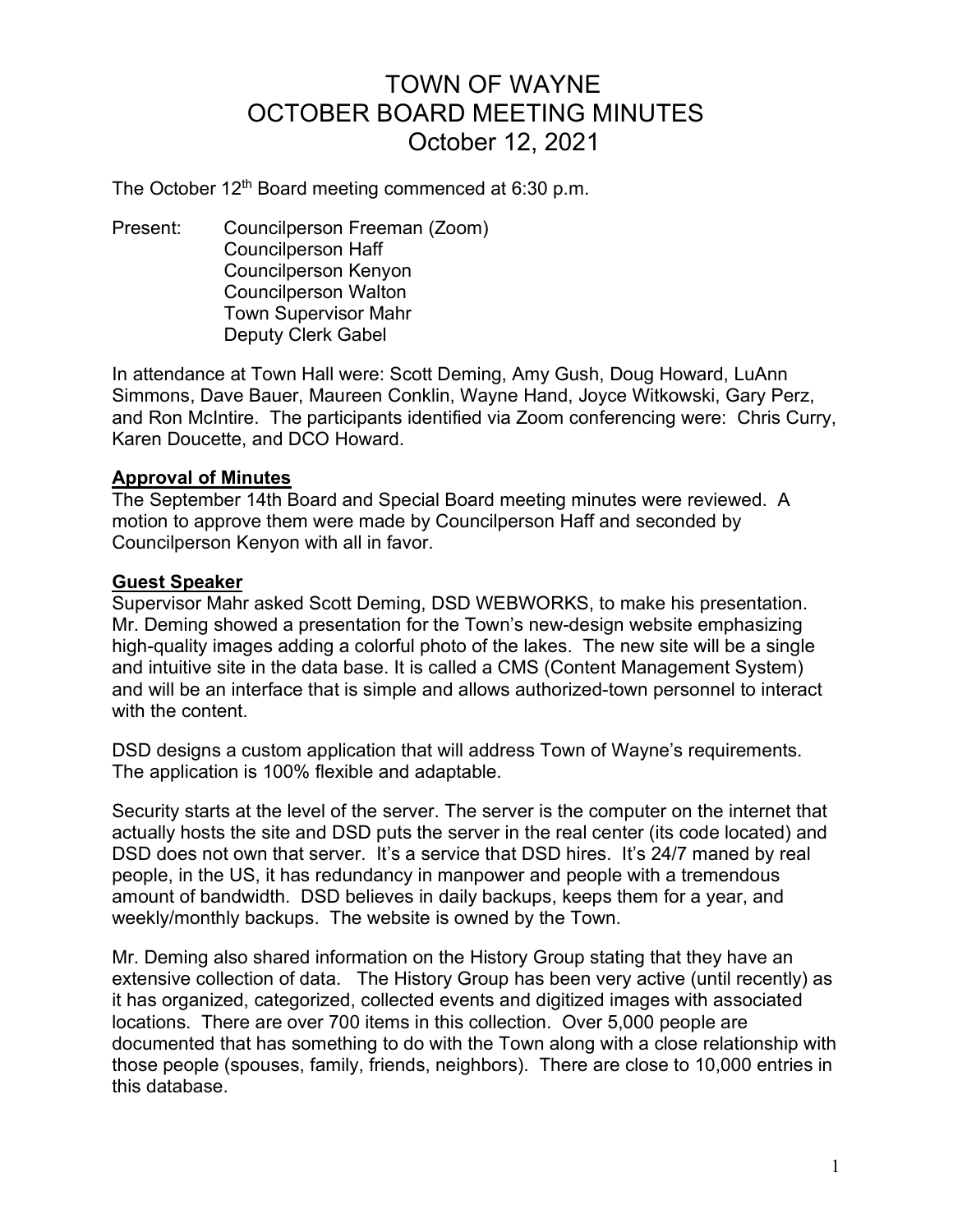Ms. Witkowski stated that the History Group decided several years ago that this is a never-ending project. Ms. Witkowski also stated that the History Group cannot wait until we have "everything" because it won't be loaded as there's a lot of detail to put in. The History Group has selected 20 subjects that is important history for the Town and when these get completed will be open to the public. Hopefully, by the end of 2021 we can pick a date to open this to the public.

Mr. Deming presented a monthly cost with the design, development, and maintenance once completed. There is no contract. The History Group would be a separate entity.

Supervisor Mahr brought up about interfacing on Facebook. If using Facebook, Mr. Deming stated that if you have enough time to put into Facebook and do Town Business you need to do it right.

Supervisor Mahr requested a copy of Mr. Deming's presentation along with yearly costs for the Budget.

Supervisor Mahr asked Ms. Witkowski to do a History Group presentation at the November 9<sup>th</sup> Town Board Meeting.

#### Supervisor's Report

Supervisor Mahr noted that Williamson Law fixed the petty cash situation that was not balancing out to \$100. The budget is supposed to be charged when the petty cash is buying postage or buying supplies for the Town Hall. When the money is reimbursed, the budget is depleted but the money is cashed and the Clerk cashes the check and puts the money back in petty cash.

Supervisor Mahr stated that the other issue that will be fixed this month was the \$14,300 from the Capital Reserve that came out and went to pay for the tractor attachment. The money has to first be moved out of the Highway bank account. This will be done in October. Williamson Law can then properly show it in the Supervisor's Report. The Board will see in the next report that the \$230,000 will be reduced by \$14,300.

Supervisor Mahr stated that Williamson Law offered to have a Zoom Meeting/Conference Call with the Board to go over what software the Town has, and how the Town can use it better. It's an educational session similar to a Budget Workshop. Supervisor Mahr will e-mail the Board as to the timing on this meeting and any other appropriate information.

Councilperson Walton asked if the \$140,000 would be put into another topic? Supervisor Mahr answered yes.

Councilperson Freeman asked about the trust and agency working on payroll. Supervisor Mahr stated that he will go over this on Wednesday when working on the payroll. When Williamson Law looked at it, they did not see any issues with the way money was coming in and going out.

Supervisor Mahr stated that on the budget with the detailed expenditures, two (2) draft Resolutions were prepared for the negative items in the General Highway Funds to take money out of the Special Items Contingency Reserve to make them come back to zero. One change from the last Board Meeting was the Watershed Inspections were mostly in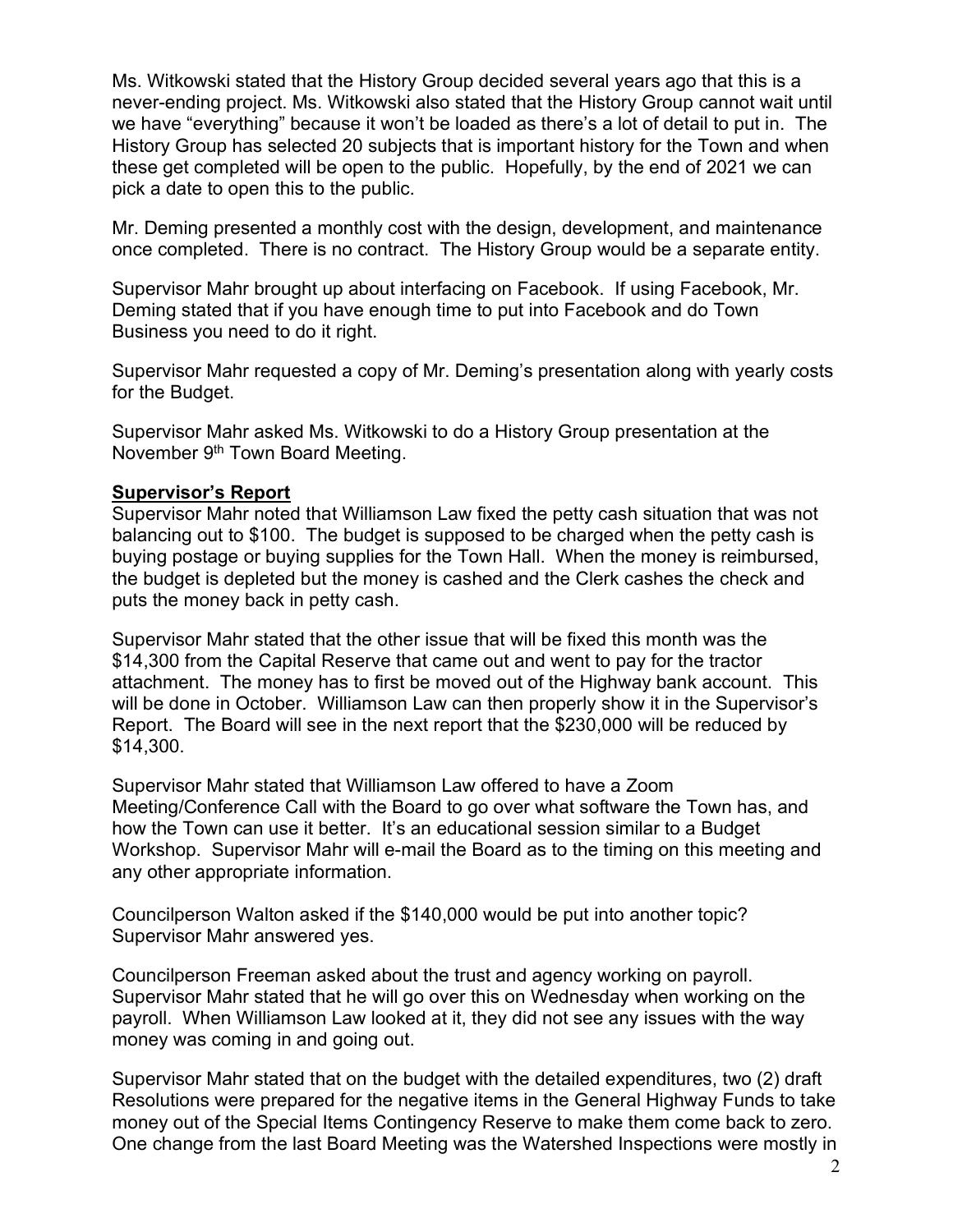questions not clerical work. The 2021 inspections are higher than anticipated. Councilperson Walton asked if that was in reference to the one-time expense for inspections, and Supervisor Mahr stated that it was not.

Supervisor Mahr stated that the mowing for the playground is negative, the cemetery and the Town Hall will be almost used up after we process the submitted vouchers. We will need to take that into account at the next Budget Meeting.

### Clerks Report

The Clerk's monthly report for September was reviewed with minimal discussion. A motion for Nancy Gabel to sign for the Clerk and Tax Accounts was made by Councilperson Haff and seconded by Councilperson Kenyon with all in favor.

A motion was made by Councilperson Kenyon to approve the Vouchers in Abstract 10 and seconded by Councilperson Haff with all in favor.

Supervisor Mahr asked the Board to go into Executive Session at 7:30 pm. Councilperson Haff made a motion to return to Board Meeting, seconded by Councilperson Kenyon at 7:50 pm. Supervisor Mahr stated the Board met in Executive Session to discuss a legal issue. A motion was made to let Harter Secrest deal with the settlement of the legal issue by Councilperson Haff and seconded by Councilperson Kenyon. The voting was as follows:

| Councilperson Freeman Yes |     | Councilperson Kenyon   | Yes  |
|---------------------------|-----|------------------------|------|
| Councilperson Haff        | Yes | Councilperson Walton   | Yes  |
|                           |     | <b>Supervisor Mahr</b> | Yes. |

# Justice Report

The monthly summary report was presented showing \$900 in court fees.

# Assessor Report

The monthly summary report was presented.

#### Highway Superintendent

Superintendent Howard congratulated Kody Kinney and his wife on their new son.

Superintendent Howard reported that 416.5 gallons of fuel was used in September.

Superintendent Howard stated they hauled gravel for shoulder work on Coryell Road, shared services, mowed roadsides and placed no-parking signs on Keuka Village Road. Also, maintenance was done on the overhead doors at the barn.

Supervisor Mahr stated that an advertisement for pre-work bids constructing a retaining wall on East Lake Road was put on the website.

Councilperson Freeman asked how the culverts were going on the lower road. Superintendent Howard replied that they have 2 of the 4 footers changed with just a little more work to do on the second one so they can get the road opened.

Councilperson Haff asked about the Custom Mix Concrete and if it was something that was used on the pipes. Superintendent Howard stated that it was for the blocks on the headwall.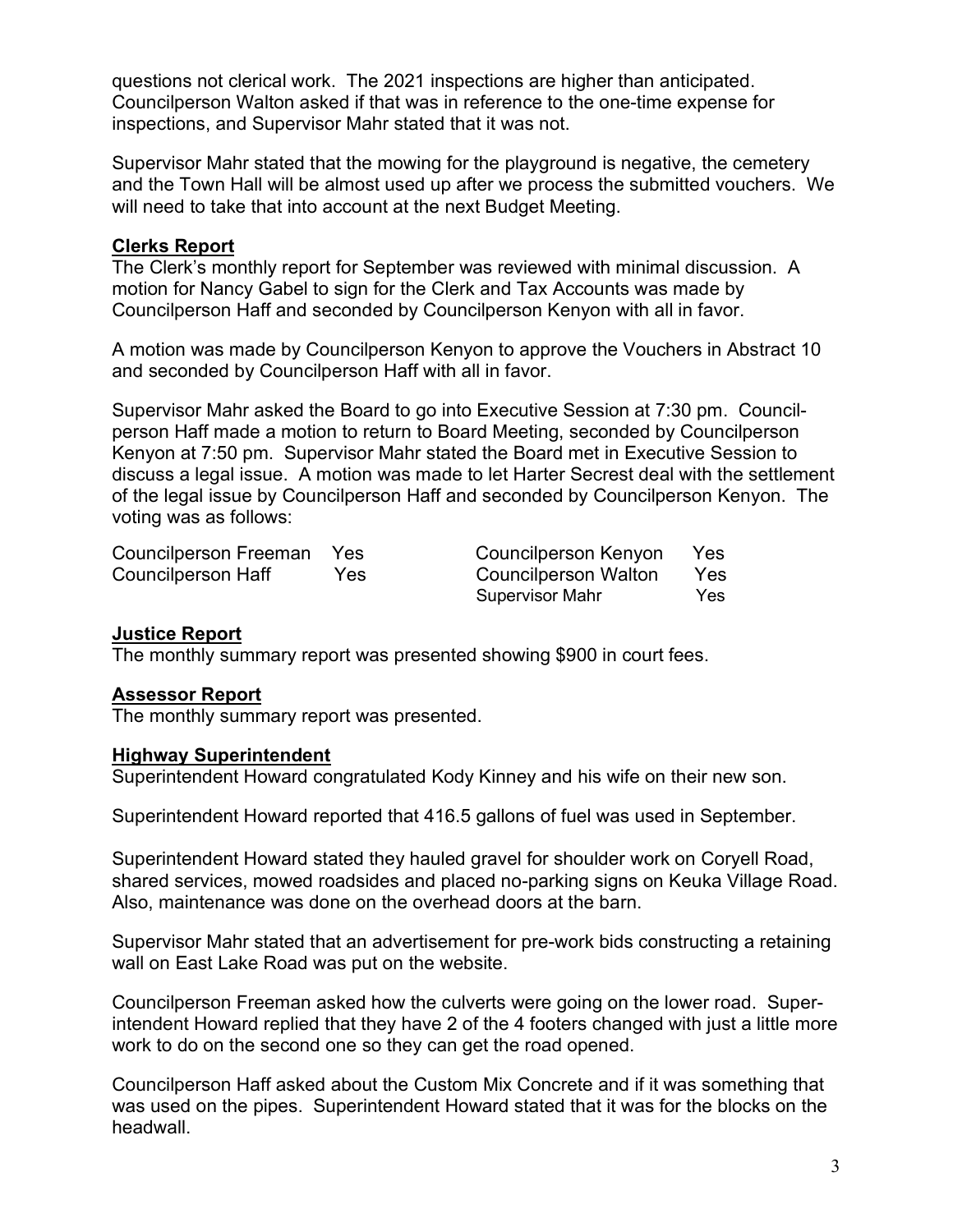Councilperson Haff asked about meeting with the people on the truck to show that the invoice was for the Town of Wayne and get the two signatures (Superintendent Howard and Supervisor Mahr) get completed. Superintendent Howard stated that the people came, went over everything on the truck, the body, and the plow system.

# Code Officer: Planning and Zoning

There was no Planning Board meeting on October 11<sup>th</sup>. The minutes from the September meeting will not be approved until the November meeting.

# Ethics Committee

The notes from the September  $27<sup>th</sup>$  meeting were not completed. Combine notes of October meeting for next Board Meeting.

#### **Watershed**

The monthly summary report was presented.

#### Dog Control Officer

It has been a "quieter" month. There will be a mileage voucher for next month. There were eight (8) dog license renewals for the month.

#### History Group

The monthly summary report was presented. Ms. Witkowski will make a presentation at the November 9<sup>th</sup> Board Meeting.

#### Web Statistics

The monthly summary report was presented.

# OLD BUSINESS:

# DEC report

The water testing was done. Daniel O'Maso stated that three (3) wells were tested and found a high degree of chemicals. Supervisor Mahr stated that they will turn the report over to the County Department of Health then talk with Supervisor Mahr or Superintendent Howard to find out if there are any residents using water near these wells. Supervisor Mahr said that if there is an issue, at the County or State expense, they will go in and give the residents whatever protection they need for their well water. The report will be in Supervisor Mahr's office if anyone wants to look at it. Supervisor Mahr stated that the key is if anyone lives near where the testing took place and Superintendent Howard stated that if you were within a half mile it could be an issue.

# KWIC/KLOC

Supervisor Mahr stated he attended his first KWIC/KLOC meeting. They are putting together a list of Supervisors to ask their Board if they would be willing to participate in a group effort to standardize the rental programs around the lake. Some people at the meeting suggested each town should police themselves. Supervisor Mahr stated that the Board should discuss this at the November 9<sup>th</sup> Board Meeting. Councilperson Kenyon suggested we leave it alone. Councilperson Walton stated that it has to do with all the rentals, VRBO, how many people stay in a two-bedroom house and it doesn't hurt to understand what is going on but it doesn't mean we have to act upon it. Councilperson Freeman stated that every-one is different, it's good to stay in the loop, but don't think that KWIC can do this and it may be up to each town.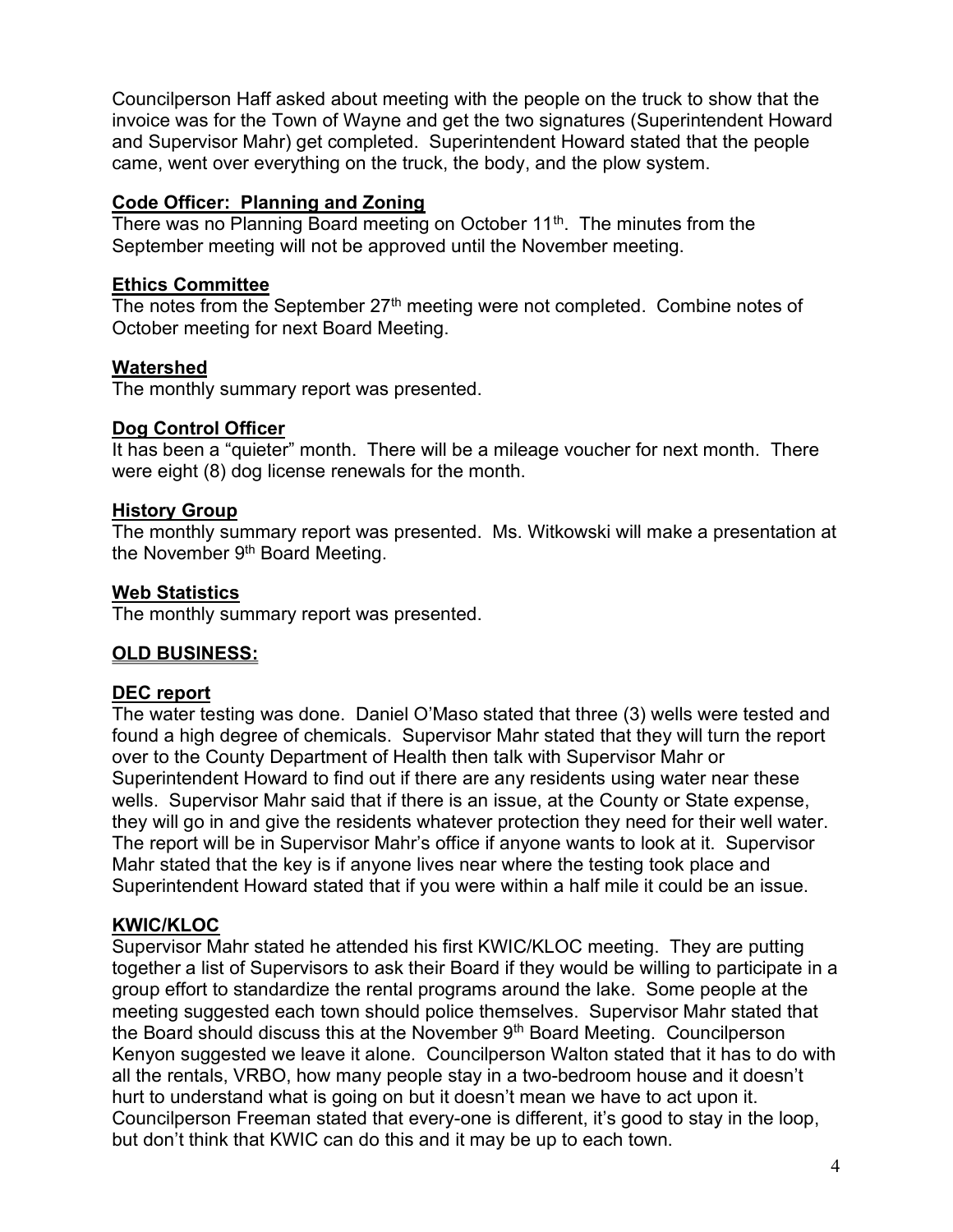The next KWIC/KLOC meeting is at the Wayne Town Hall on November 22<sup>nd</sup> from 7:00 – 9:00 pm.

# NEW BUSINESS:

Supervisor Mahr stated that there is a new Internet Survey coming out funded by the State of New York. The announcement is on the Bulletin Board. Councilperson Walton stated that it's especially important for a town like ours because there are people who have issues with internet access and we should get the word out as best we can. It's a voluntary survey you can do on-line in terms on how well your internet performs. Supervisor Mahr suggested we put it on the Website. Councilperson Walton agreed and stated that the County should be doing something also. Ms. Gush suggested that the town put it in the Wayne Welcome Newsletter.

# Town Hall Maintenance

Supervisor Mahr stated that there are a couple issues. Supervisor Mahr also stated that he has been getting comments on the condition of the handicap walkway and how the Town Hall looks as you enter. Supervisor Mahr asked Mr. Greg Blessing to give a quote on what it would take to fix the handicap walkway, power wash/clean the front, and paint the front door trying to make it look more inviting. The quote was \$2,500 with labor and materials. A motion was made to approve the project in a timely manner by Councilperson Haff and seconded by Councilperson Walton with all in favor.

Supervisor Mahr stated that Superintendent Howard suggested that Fellows blacktopping put a coating seal on the parking lot for \$1,600 as it has not been done for two (2) years. Councilperson Haff stated that this should be done on a yearly basis. A motion to complete this parking lot project was made by Councilperson Haff and seconded by Councilperson Kenyon with all in favor. Superintendent Howard said he would schedule this work to be done.

Supervisor Mahr stated that the Town will be changing cleaning services along with reviewing its mowing services. Advertisements will need to be made before the Organizational Meeting to get quotes in and chose someone for these positions.

Supervisor Mahr stated that the Town needs a written contract for the cleaning and mowing because they were mostly verbal agreements. This will be included in advertisements. Supervisor Mahr suggested getting a professional service to clean the Town Hall once a month. Councilperson Freeman suggested we get a couple companies to come in to give quotes on what is needed and required to clean the Town Hall before the Organizational meeting. Supervisor Mahr will work with Councilpersons Freeman and Kenyon to get some names to come in once or twice to clean until the end of the year.

Supervisor Mahr also stated advertisements have been put in the newspaper and on the Town website for a Bookkeeper and Town Clerk. Supervisor Mahr stated that he has received one resume for a Bookkeeper which will be discussed at a later date also spoke to a person that has an interest in the Town Clerk position, but has not received any information.